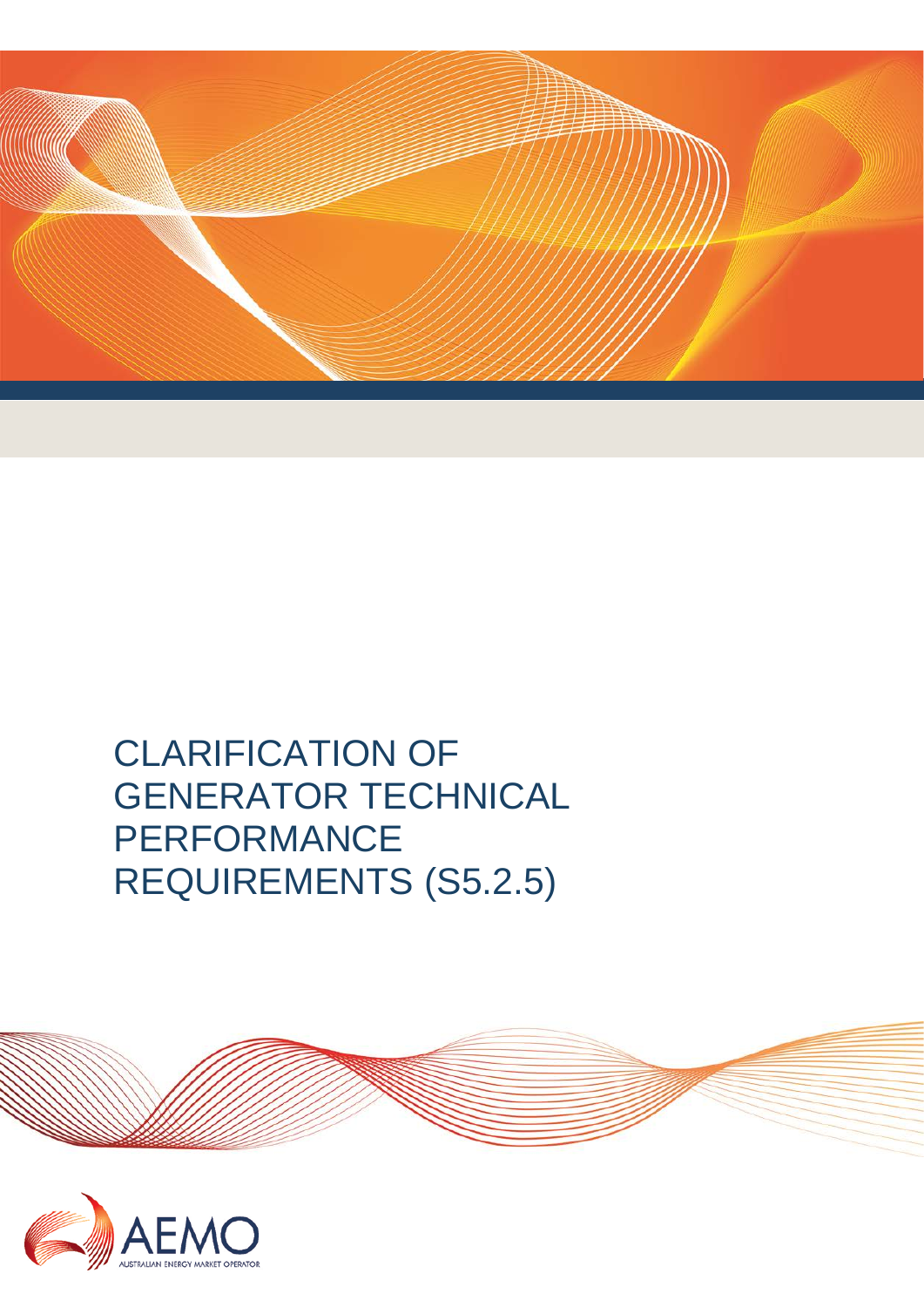

## 1. PURPOSE

2

AEMO has prepared this document to clarify AEMO's interpretation of particular clauses in Schedule 5.2 of the National Electricity Rules (NER). It is intended to assist generation proponents seeking connection to the National Electricity Market (NEM) power system in assessing performance requirements, as well improving consistency and understanding between Network Service Providers (NSPs).

It is envisaged that this document will be expanded in future to address other clauses of Schedule 5.2.5 (Technical requirements) as required.

The discussion in this document is based on version 106 of the NER.

#### **Disclaimer**

This document or the information in it may be subsequently updated or amended. This document does not constitute legal or business advice, and should not be relied on as a substitute for obtaining detailed advice about the National Electricity Rules, or any other applicable laws, procedures or policies. AEMO has made every effort to ensure the quality of the information in this document but cannot guarantee its accuracy or completeness.

Accordingly, to the maximum extent permitted by law, AEMO and its officers, employees and consultants involved in the preparation of this document:

- make no representation or warranty, express or implied, as to the currency, accuracy, reliability or completeness of the information in this document; and
- are not liable (whether by reason of negligence or otherwise) for any statements or representations in this document, or any omissions from it, or for any use or reliance on the information in it.

© 2018 Australian Energy Market Operator Limited. The material in this publication may be used in accordance with the [copyright permissions on AEMO's website.](http://aemo.com.au/Privacy_and_Legal_Notices/Copyright_Permissions_Notice)

Australian Energy Market Operator Ltd ABN 94 072 010 327 [www.aemo.com.au](http://www.aemo.com.au/) [info@aemo.com.au](mailto:info@aemo.com.au)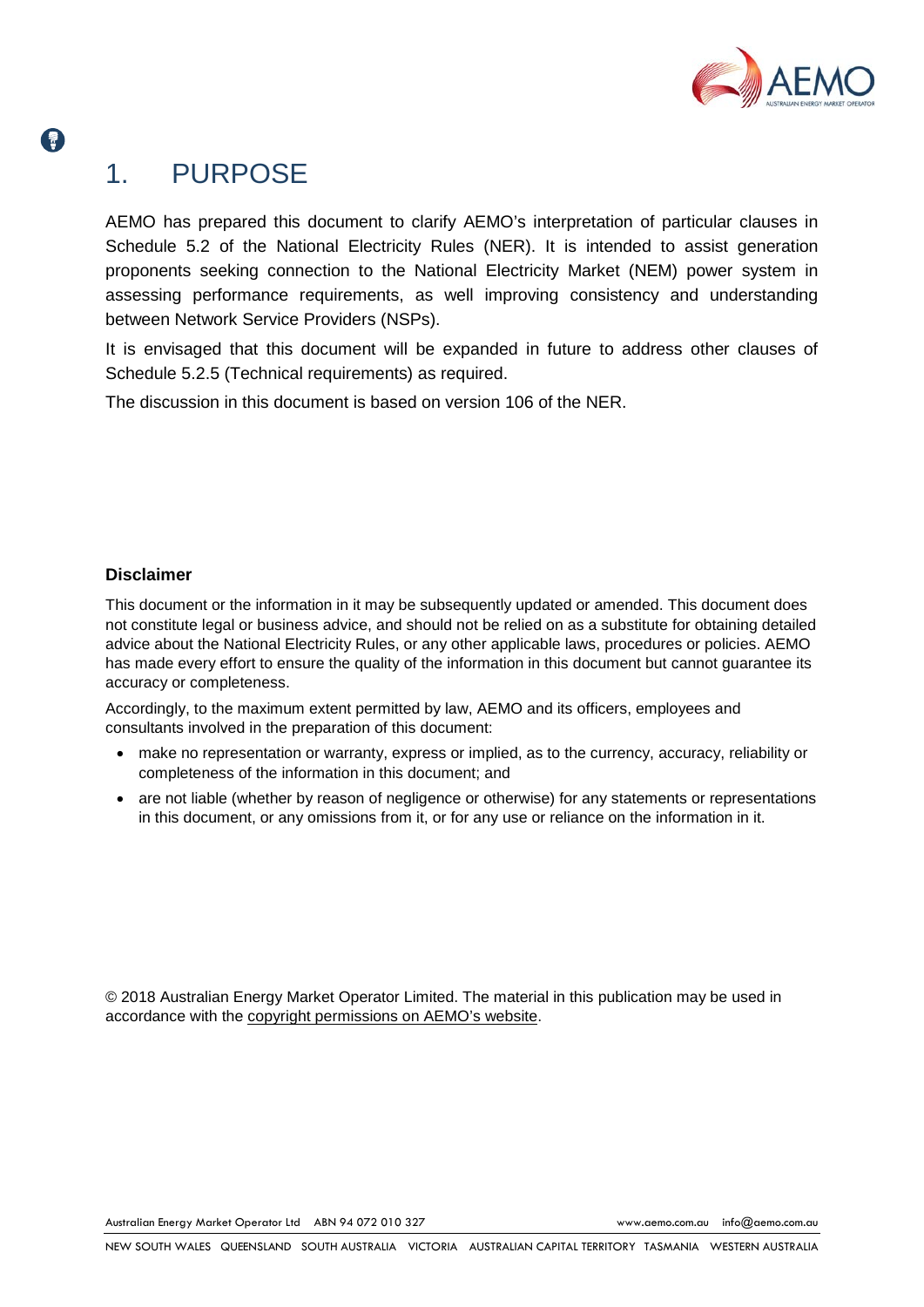

## 2. GENERAL BACKGROUND

Where a Connection Applicant proposes negotiated access standards, AEMO (as the system operator) is required to respond any AEMO-related advisory matters. Following a review of the proposal and the conclusion of any resulting negotiations, AEMO issues a letter to the connecting NSP detailing AEMO's acceptance of specified negotiated standards. Importantly, AEMO does not certify whether plant will comply with these specific negotiated standards, which must be recorded in the connection agreement and become the performance standards that will apply to the connected generating system.

Compliance with the performance standards must be demonstrated by the Connection Applicant when it applies for registration as a Generator under Chapter 2 of the National Electricity Rules (**NER**). Applicants will note that one of the eligibility requirements for registration (see clause  $2.2.1(e)(3)$ ) is that the applicant must satisfy AEMO that its generating system will be capable of meeting or exceeding its performance standards.

This document clarifies the requirements of particular clauses of Schedule 5.2.5 to assist generation proponents seeking connection to the National Electricity Market (NEM) power system in assessing performance requirements, as well improving consistency and understanding between Network Service Providers (NSPs).

XXcF MEETING AGENDA ITEM: Page 3 of 9

THIS PAPER HAS BEEN PREPARED FOR CONSIDERATION OF THE CF AND THE PROPOSALS AND/OR VIEWS EXPRESSED HEREIN DO NOT NECESSARILY REFLECT THE VIEWS OF THE CF UNTIL SUCH TIME AS AND TO THE EXTENT THAT THE CF CHOOSES TO ENDORSE THE CONTENT IN WHOLE OR IN PART.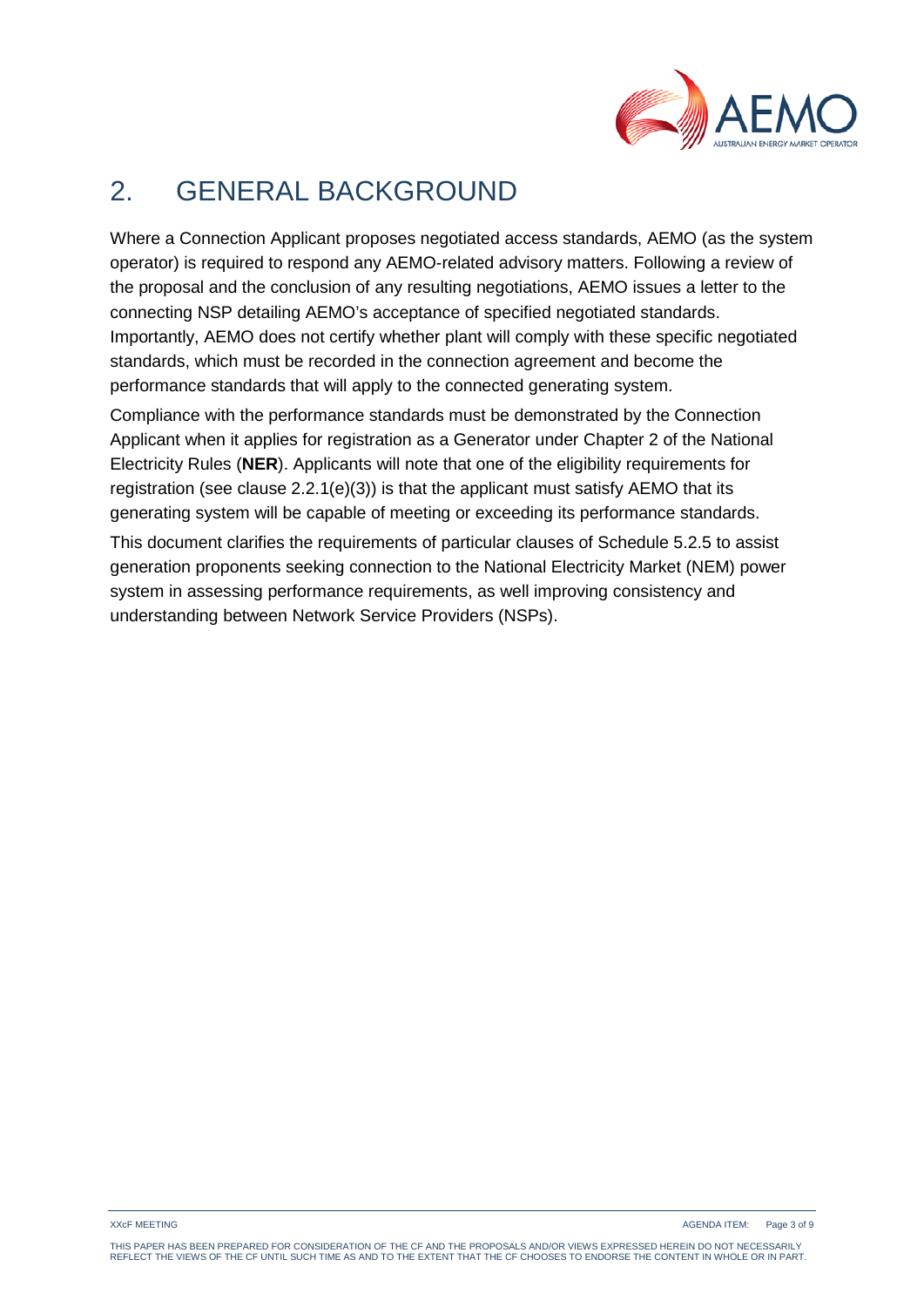## 3. REAL AND REACTIVE POWER CAPABILITY OF SOLAR FARMS DURING NORMAL OPERATION

### **3.1 Statement of issue**

A number of Connection Applicants have expressed concerns to AEMO over the capability requirements of inverter connected generators, in particular the real and reactive power capability requirements of solar generating systems proposed to be connected to the grid. A number of factors are believed to have led to this:

- A rapid increase in the number of connection enquiries and applications, many for concurrent projects.
- Trends in the specification of solar farms.
- Differing understandings of the requirements specified in the relevant technical requirements in Schedule S5.2 of the NER.
- A perception that acceptance of performance standards is a guarantee by the connecting NSP (Network Service Provider) and AEMO that those performance standards can be met.
- A perception that AEMO is applying its proposed changes to clause S5.2.5.4 of the NER before they are made by the Australian Energy Market Commission.

## **3.2 NER requirements**

The minimum access standard for the technical requirement in clause S5.2.5.4 of the NER is:

… a *generating system* … must be capable of *continuous uninterrupted operation* where a *power system* disturbance causes the *voltage* at the *connection point* to vary in the range of 90% to 110% of *normal voltage …*

Where 'continuous uninterrupted operation' (CUO) is defined as:

In respect of a *generating system* or operating *generating unit* operating immediately prior to a *power system* disturbance, not *disconnecting* from the *power system* except under its *performance standards* established under clauses S5.2.5.8 and S5.2.5.9 and, after clearance of any electrical fault that caused the disturbance, only substantially varying its *active power* and *reactive power* required by its *performance standards* established under clauses S5.2.5.11, S5.2.5.13 and S5.2.5.14, with all essential auxiliary and *reactive plant* remaining in service, and responding so as to not exacerbate or prolong the disturbance or cause a subsequent disturbance for other *connected plant*.

From early 2017, AEMO started to receive an increasing number of proposals under clause 5.3.4(e) from solar farm developers that did not propose sufficient capability to maintain active power and reactive power following voltage disturbances within the range of 90% to 110% of normal voltage.

The figure below illustrates a compliant operating point (red dot) versus non-compliant performance (orange dot). For operation at the intersection of the vertical axis and the circular curve (orange dot) following a reduction in voltage to 90%, the inverter will either: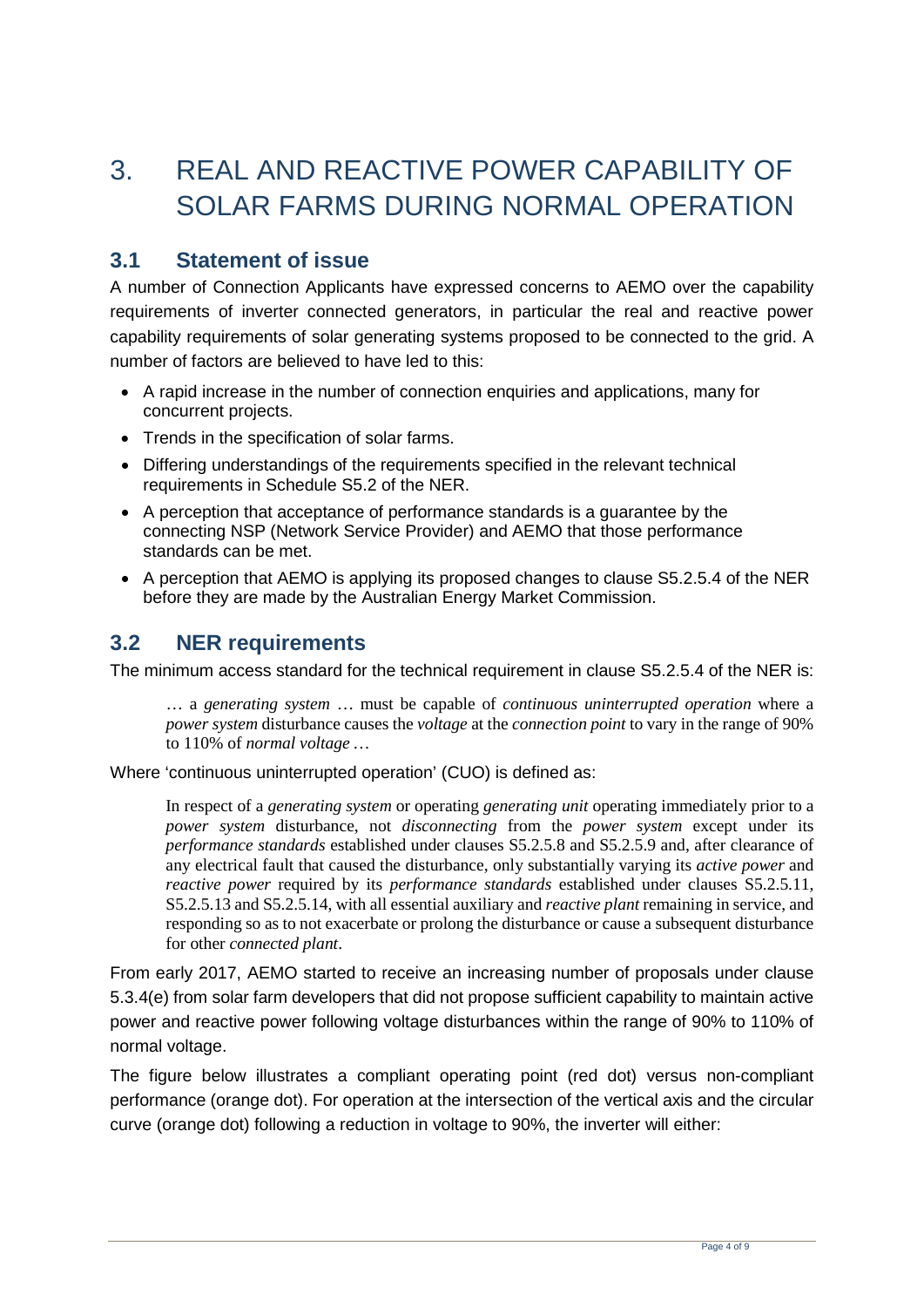- Reduce reactive power, active power, or both, when operated in P-priority mode<sup>[1](#page-4-0)</sup>
- Reduce active power when operated in Q-priority mode



## <span id="page-4-1"></span>**3.3 Discussion**

#### **3.3.1 General**

As a minimum, generating systems must be capable of continuous uninterrupted operation (i.e. remain connected, and not vary active power or reactive power such that it would exacerbate a disturbance) for voltages within the normal operating range of 90% to 110%.

The need to maintain active power and reactive power (such that they do not exacerbate a disturbance) was not an issue for other types of generation, such as synchronous generators and wind farms. For a small number of early applicant solar farm developers, where a small deviation in active power or reactive power was observed in their proposed solar farms, in some cases, AEMO accepted that outcome subject to an assessment of their impact on the power system, and following consultation with the connecting NSP.

Each generation project is considered on its merits and in collaboration with the connecting NSP. When assessing the suitability of a proposed negotiated access standard, both AEMO and the connecting NSP will consider the broader power system implications at the time of the proposal. From early 2017, AEMO and NSPs identified an emerging trend whereby plant was being specified in a manner that resulted in issues with reactive control and active power regulation, resulting in non-compliance with the minimum technical requirements in clauses S5.2.5.1, S5.2.5.4, or both.

There is a significant volume of solar farm connection proposals (totalling 7 GW with active connection applications across the NEM), and the performance of these plants will have an increasing impact on power system performance. AEMO is of the view that acceptance of proposals allowing variations in active or reactive power would result in:

- Compromised voltage stability.
- Voltage changes impacting frequency control.

<span id="page-4-0"></span>Note that operation in P-priority mode should be carefully considered in consultation with the manufacturer of the generating unit. AEMO is aware of some potential adverse operational impacts of operation in P-priority mode.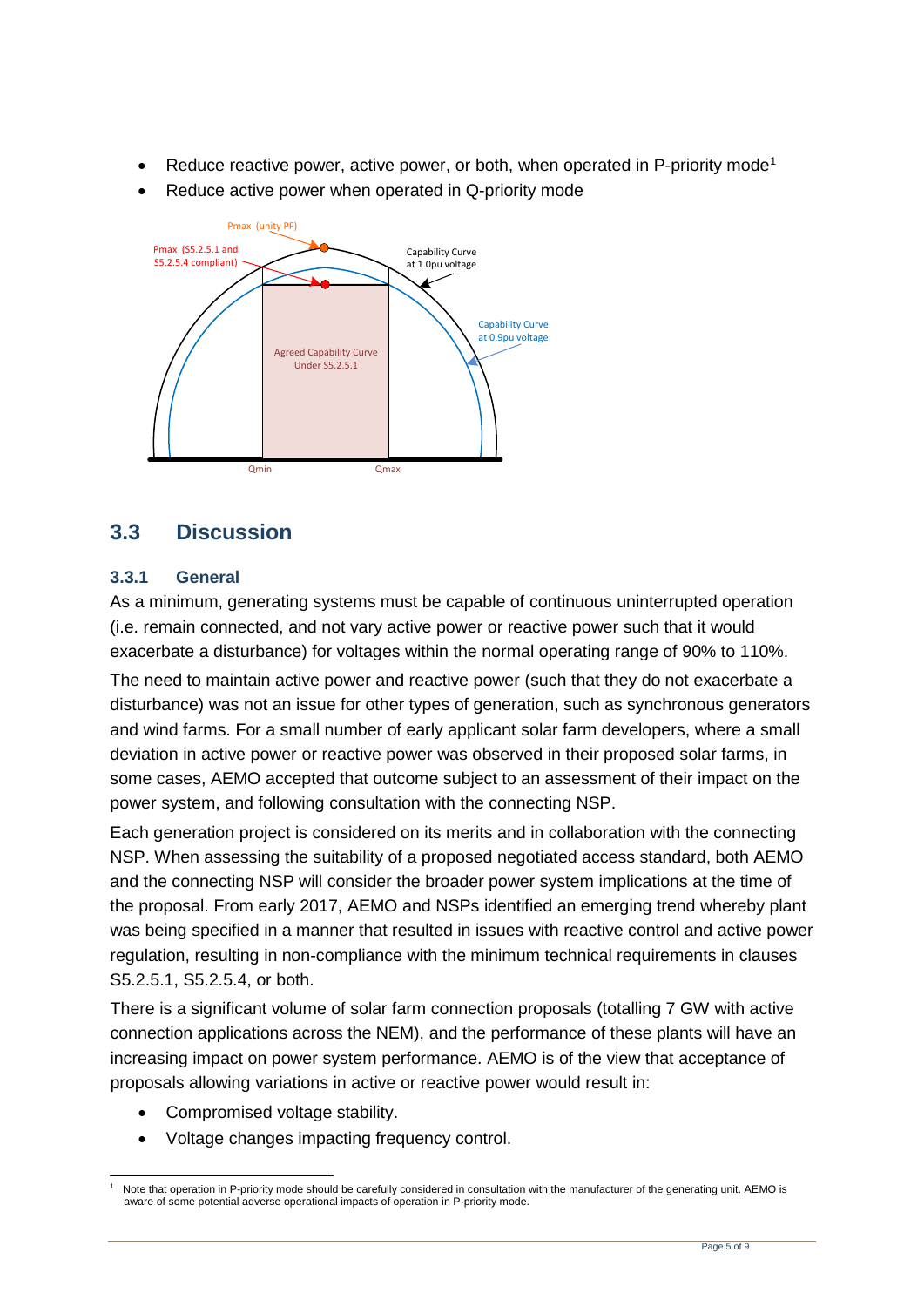- Errors in operational forecasts impacting causer pays costs.
- Potential (future) requirement for operational constraints.
- Increased regulation and contingency Frequency Control Ancillary Services (FCAS) requirements (by adding to the size of the largest credible contingency).

AEMO sought to resolve questions relating to the materiality of active power variations through a change in the NER.<sup>[2](#page-5-0)</sup>

#### **3.3.2 Assessment methodology**

Clause S5.2.5.1 (Reactive Power Capability) is negotiated between the connecting NSP and the Connection Applicant, whereas a proposed negotiated access standard under clause S5.2.5.4 is an AEMO advisory matter, which means AEMO must be consulted before any agreement is reached between the connecting NSP and the Connection Applicant. For AEMO to be satisfied that that the proposed negotiated access standard under clause S5.2.5.4 is acceptable, the proposed plant should be able to maintain its active power and reactive power at the connection point within the capability envelope agreed under clause S5.2.5.1 for connection point voltages between 90% and 110%.

Detailed analysis involves computer simulations of a generating system at maximum output and application of a step change in voltage magnitude from a typical connection point voltage to 90%. This assessment is undertaken at a transformer tap position aligned with the plant's operating point and the typical connection point voltage. The assessment requires consideration of a range of factors including:

- Initial generating system operating point within the plant capability (clause S5.2.5.1).
- Typical operating voltage at the connection point based on network characteristics and the plant's operating point.
- Transformer tap positions consistent with the plant's operating point and connection point voltage and desired connection asset voltages.

In general, if the maximum capacity (MW) of a solar farm is less than 85% of the nameplate rating in MVA, it could be expected to meet the technical requirements specified in clause S5.2.5.4.

## **3.4 Frequently asked questions**

#### **1. Can AEMO consider a materiality threshold for my solar farm – for example, consider a 1% reduction in active power per 1% reduction in voltage below nominal?**

Clause S5.2.5.4 does not provide scope for the connecting NSP or AEMO to undertake a materiality assessment of the impact of a reduction in active power for voltage operation within the normal operating range. Further, this would be undesirable, for the reasons discussed in section [3.3.](#page-4-1)

<span id="page-5-0"></span> <sup>2</sup> Generator technical performance standards, available at: [http://aemc.gov.au/Rule-Changes/Generator-technical-performance-standards.](http://aemc.gov.au/Rule-Changes/Generator-technical-performance-standards)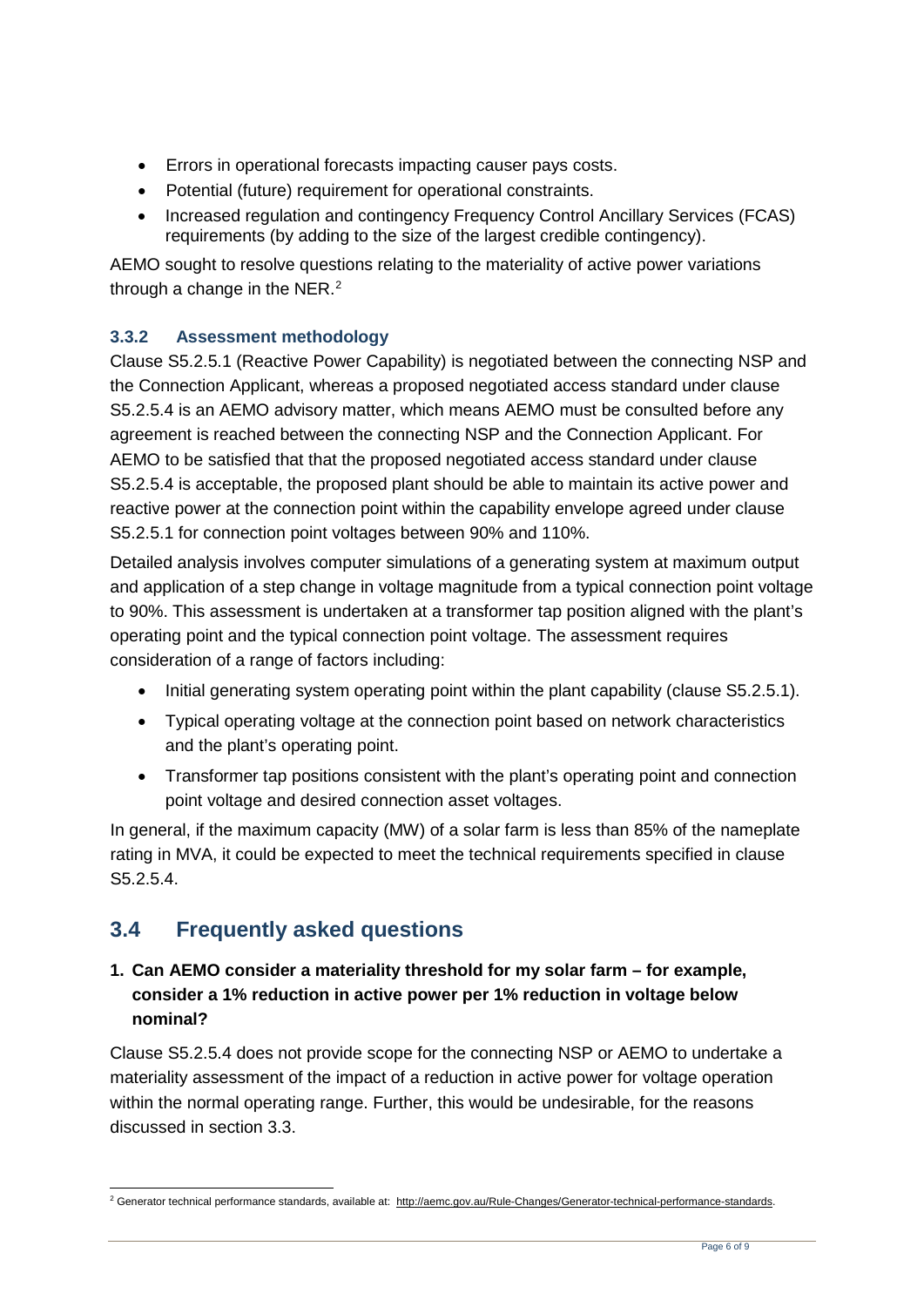#### **2. Where is compliance with clause S5.2.5.4 assessed, at the connection point or generating unit terminals?**

As with all performance standards, compliance with clause S5.2.5.4 is assessed at the connection point.

#### **3. Does S5.2.5.4 require provision of active power headroom to account for marginal increases in reticulation losses when connection point voltage reduces to 90%?**

In relation to a voltage reduction to 90%, AEMO does not consider an increase in connection asset and reticulation network <sup>12</sup>R losses to be non-compliant with clause S5.2.5.4.

#### **4. Does AEMO consider switching of load behind the connection point or transformer tap change operation in the assessment of whether the proposed generation performance will meet clause S5.2.5.4 requirements?**

There may be scope to consider the continuous control of other connection point assets on a case-by-case basis and/or utilisation of inverter short-term overload capability. However, discrete switching of loads, reactive devices or transformer tap changes alone is not considered consistent with clause S5.2.5.4, as they are not sufficiently fast to ensure they do not exacerbate disturbances.

#### **5. Does AEMO consider voltage dependence of other loads in the network in the assessment of whether the proposed generation performance will meet clause S5.2.5.4 requirements?**

Whilst it would influence the overall system response, voltage dependence of loads elsewhere in the network is not considered in the assessment (and in any case, may further exacerbate the disturbance).

#### **6. Can AEMO use NEMDE to constrain active power to facilitate compliance with clauses S5.2.5.1 and S5.2.5.4?**

Whilst there may be specific circumstances where dispatch constraint equations are required, as a general rule, NEMDE is not intended to manage generator compliance (see also item 8).

#### **7. Does AEMO have a preference of priority mode operation?**

AEMO would expect applicants to decide priority mode in consultation with the manufacturer of the plant and the connecting NSP to best suit the voltage regulation requirements at the connection point. However, we note that there are potential issues with P-priority mode during/following cloud cover events.

#### **8. Is the generating system required to comply with clause S5.2.5.4 for all ambient temperatures?**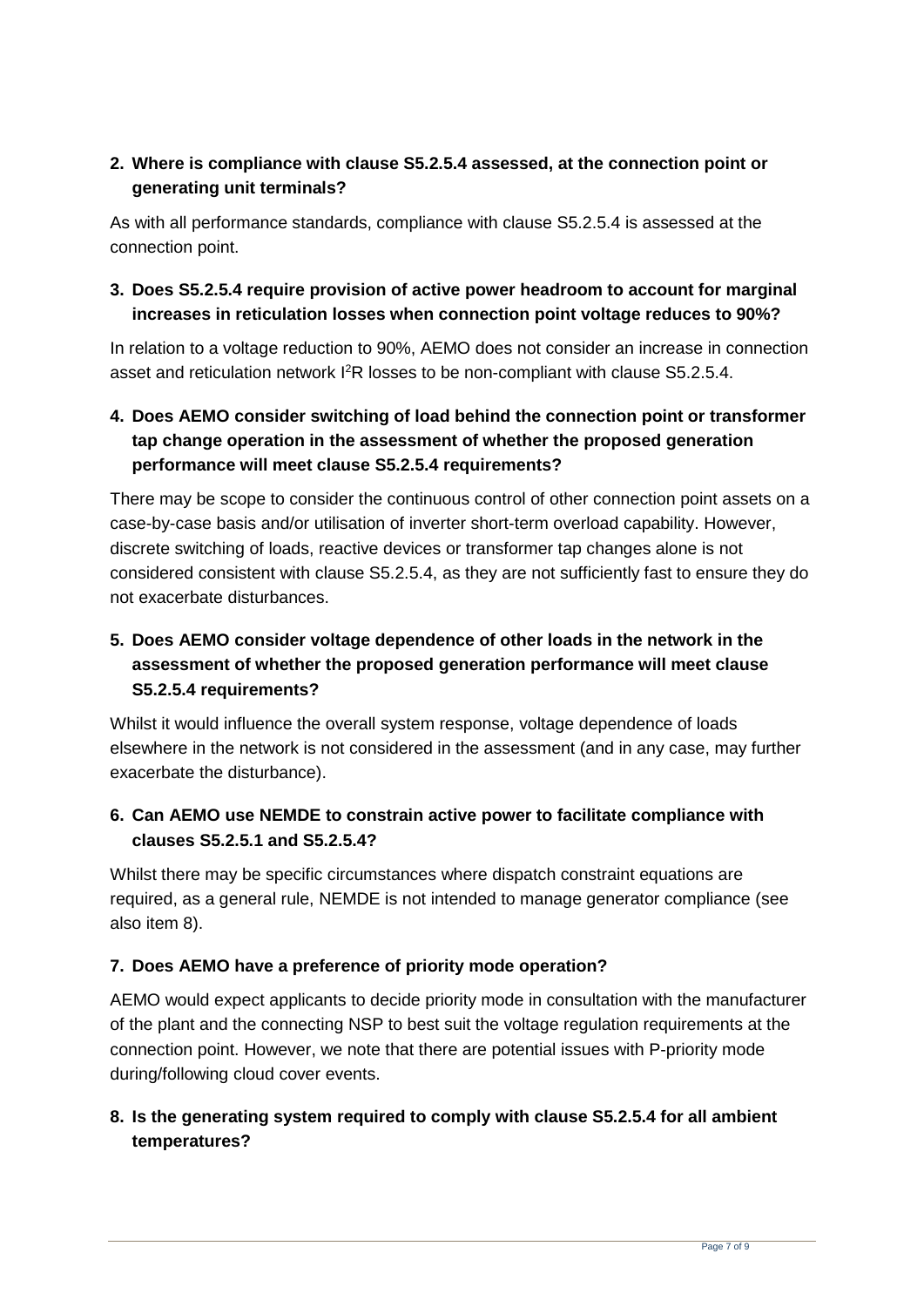Generating systems are required to comply with their performance standards under all conditions and operating points. At higher ambient conditions where solar output is derated, the solar farm telemeters a local limit required to manage its output to ensure compliance.